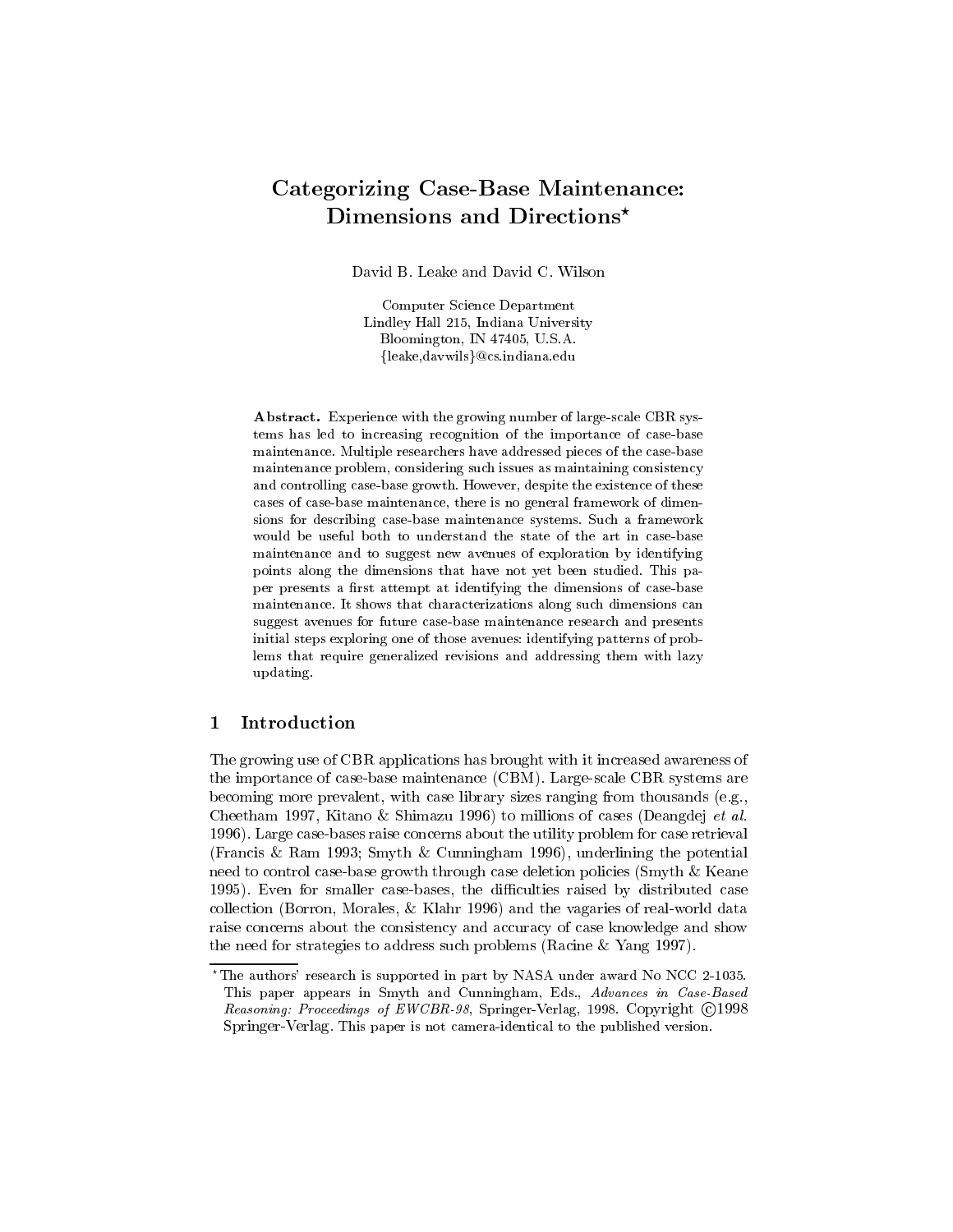Despite a number of projects illuminating these issues for particular CBM systems and tasks, there is currently no common framework to guide a more general study of case-base maintenance. Such a framework would be useful for understanding the state of the art in case-base maintenance, illuminating current practice and facilitating the comparison of particular approaches, as has already proven useful for studying case adaptation (Hanney et al. 1995; Voß 1996). Moreover, given the early state of CBM research, a set of dimensions for categorizing case-base maintenance methods can help to identify problems and opportunities for study, suggesting points of exploration in the space of possible CBM systems.

This paper presents a first step in the direction of a general CBM framework. It proposes a set of dimensions for describing CBM, uses them to characterize sample CBM policies, discusses the relationship of CBM to the revision of other CBR knowledge containers (Richter 1995), and highlights points for investigation suggested by the framework. We make no claim of providing a final taxonomy or a complete summary. Nevertheless, we believe the dimensions provide a useful way to describe central aspects of current practice in CBM, and they have led us to identify opportunities for new case-based maintenance approaches. After describing the framework, we sketch how one of these opportunities is explored in CBMatrix, a case-based "intelligent component" (Riesbeck 1996) under development to aid in using problem-solving environments for scientific computing.

# 2 Defining Case-Base Maintenance

We define case-base maintenance as the process of refining a CBR system's casebase to improve the system's performance:

Case-base maintenance implements policies for revising the organization or contents (representation, domain content, accounting information, or implementation) of the case-base in order to facilitate future reasoning for a particular set of performance ob jectives.

Note that this definition considers the information defining an indexing scheme to be an intrinsic organizational component of the case-base itself. Thus case-base maintenance may involve revising indexing information, links between cases, or other organizational structures and their implementations.

Maintaining case-base contents may affect a single case or multiple cases. It may revise the case representations used (e.g., changing the predicates used to describe domain features); may revise either domain information in the casebase (e.g., correcting an erroneous feature in a case or adding or deleting an entire case) or "accounting" information (e.g., changing information about how frequently a case has been accessed); or may revise how case representations are implemented (e.g., changing from lists to feature-vectors). Thus maintenance of case-base contents may revise the case-base at the implementation level, representation level, or the knowledge level (cf. Dietterich 1986).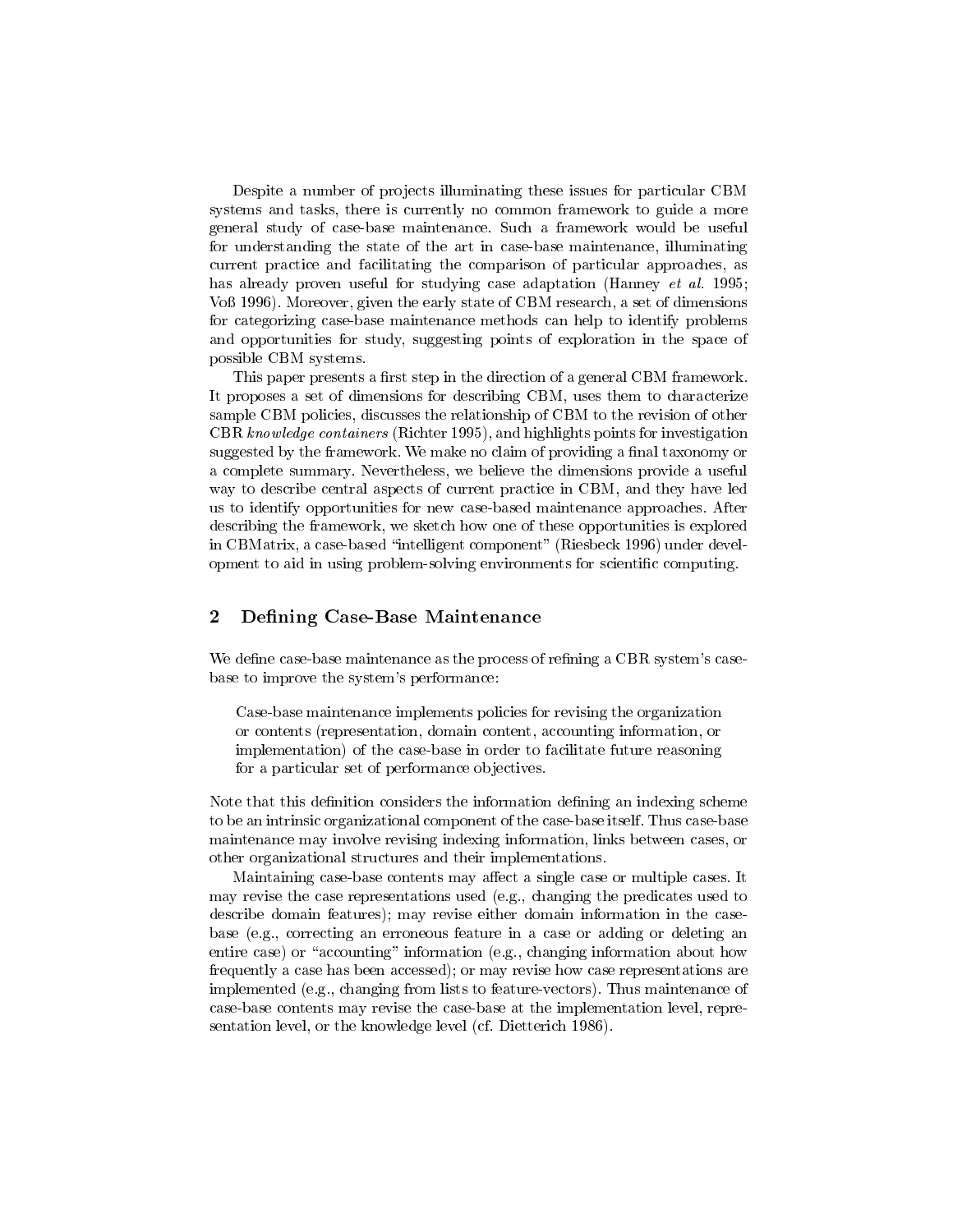Our denition of maintenance implicitly includes policies for performing CBM indirectly, by revising the maintenance policies themselves. In section 4, we give a brief description of one approach to such "meta-maintenance."

Performance objectives provide criteria for evaluating the internal behavior and task performance of a particular CBR system for a given initial case-base and sequence of problems solved. The performance objectives may be quantitative (e.g., achieving particular problem-solving time or limiting case-base size), or qualitative (e.g., to extend system competence). Smyth (1998) provides compelling arguments for the importance of shaping maintenance policies according to a complete set of performance objectives. Of course, performance objectives may change over time to reflect varying external circumstances, which may necessitate changing (maintaining) maintenance policies as well.

# 3 A Framework for Describing CBM Policies

The goal of a categorization scheme for case-base maintenance is threefold. First, by identifying classes of similar maintenance approaches, such a categorization scheme can shed light on the state of current practice in the field, increasing understanding of current CBM approaches. Second, mapping out the space of candidate approaches helps identify parts of the space that have not been addressed in previous work; these gaps in turn suggest research opportunities. Third, a categorization scheme for maintenance approaches is a first step towards cataloging the approaches that are most appropriate for particular performance goals.

Our framework categorizes case-base maintenance approaches in terms of case-base maintenance policies that determine when and how a CBR system performs case-base maintenance. Maintenance policies are described in terms of how they gather data relevant to maintenance, how they decide when to trigger maintenance, the types of maintenance operations available, and how selected maintenance operations are executed.

In the framework, Data collection gathers, synthesizes, and distills the data about the case base and about system processing; this is the information that will be used to determine whether maintenance operations should be performed. Triggering takes this information as input, makes the decision whether maintenance is needed, and selects maintenance actions from a range of possible Operation types. Execution describes how the selected revisions are actually applied to the case-base.

Descriptions generated using the framework characterize basic combinations of policy attributes. A single CBR system may include multiple maintenance policies, each one implementing a different part of the system's overall maintenance agenda.

Data collection: Data collection gathers information about individual cases, about the case base in part or as a whole, and/or about the overall processing behavior of the CBR system. Data collection about individual cases might record the number of times a case has been successfully used or the number of times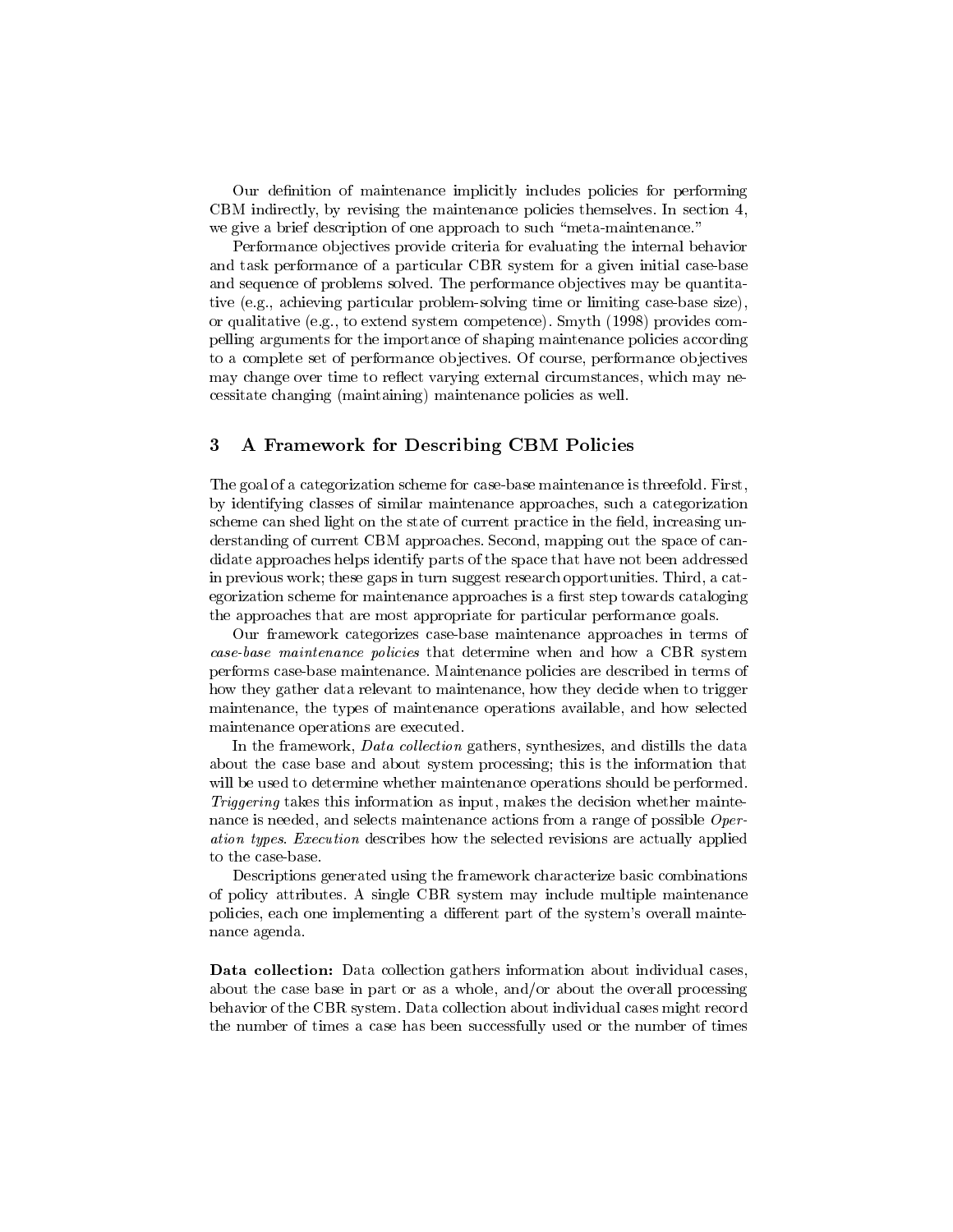it has failed. Data collection about the case base as a whole could involve, for example, monitoring the size of the case base. Data collection about processing might involve noting clusters in input problems or input problems that the system is unable to solve successfully.

Type of data: None, Synchronic, or Diachronic: There are three approaches to collecting and analyzing data to decide when case base maintenance is needed. The simplest is to do no collection at all. A policy with no data collection makes maintenance decisions independently of the present or past state of the case base. As such, this type of policy is referred to as non-introspective. For example, a CBR system that updates its case-base by unconditionally adding a case each time it adapts a retrieved case to new needs would need no data collection. This is the approach of most CBR systems.

More sophisticated reasoning is enabled by considering a snapshot of the current case-base in part or as a whole. Examination of this information can determine, for example, whether a case is worth adding to a case-base because it increases the competence of the CBR system, or whether a solution can be discarded without affecting competence (Smyth  $\&$  Keane 1995). Policies that consider snapshot information are called synchronic.

The most informative approach is to collect data over time, over a sequence of snapshots, in order to identify trends in how case-base contents and usage are changing. Policies that consider changes in the case-base over time are called diachronic. For example, a policy that gathered information about trends in retrieval times, to identify the onset of utility problems, would be diachronic. Because synchronic and diachronic collection examine the internal state of the case base, both are referred to as introspective.

Timing: Periodic, Conditional, or Ad Hoc: A maintenance policy must specify when data collection is performed. In our framework, there are three possibilities. Periodic timing happens at a set frequency with respect to the CBR cycle. For example, data collection might be performed after each problem-solving cycle. Periodic timing that happens every cycle is termed continuous. Conditional data collection is performed in response to a well-defined but non-periodic condition. For example, analysis might be triggered whenever the number of cases in the case library reaches a particular threshold (Smyth & Keane 1995). Ad hoc timing happens under ill-defined conditions determined externally to the CBR system.<sup>1</sup> Examples of ad hoc timing are user-initiated tests on the case base to determine whether maintenance is needed or a domain expert's decision to add new cases regardless of the case base contents.

Integration: On-line or Off-line: Data collection may operate on-line, during the course of an active reasoning episode, or  $off$ -line, during a pause in reasoning, such as waiting for user input or when idle between reasoning episodes. The

<sup>1</sup> This category name in no way implies that the choice is ill-considered; simply that it is not under control of the policy.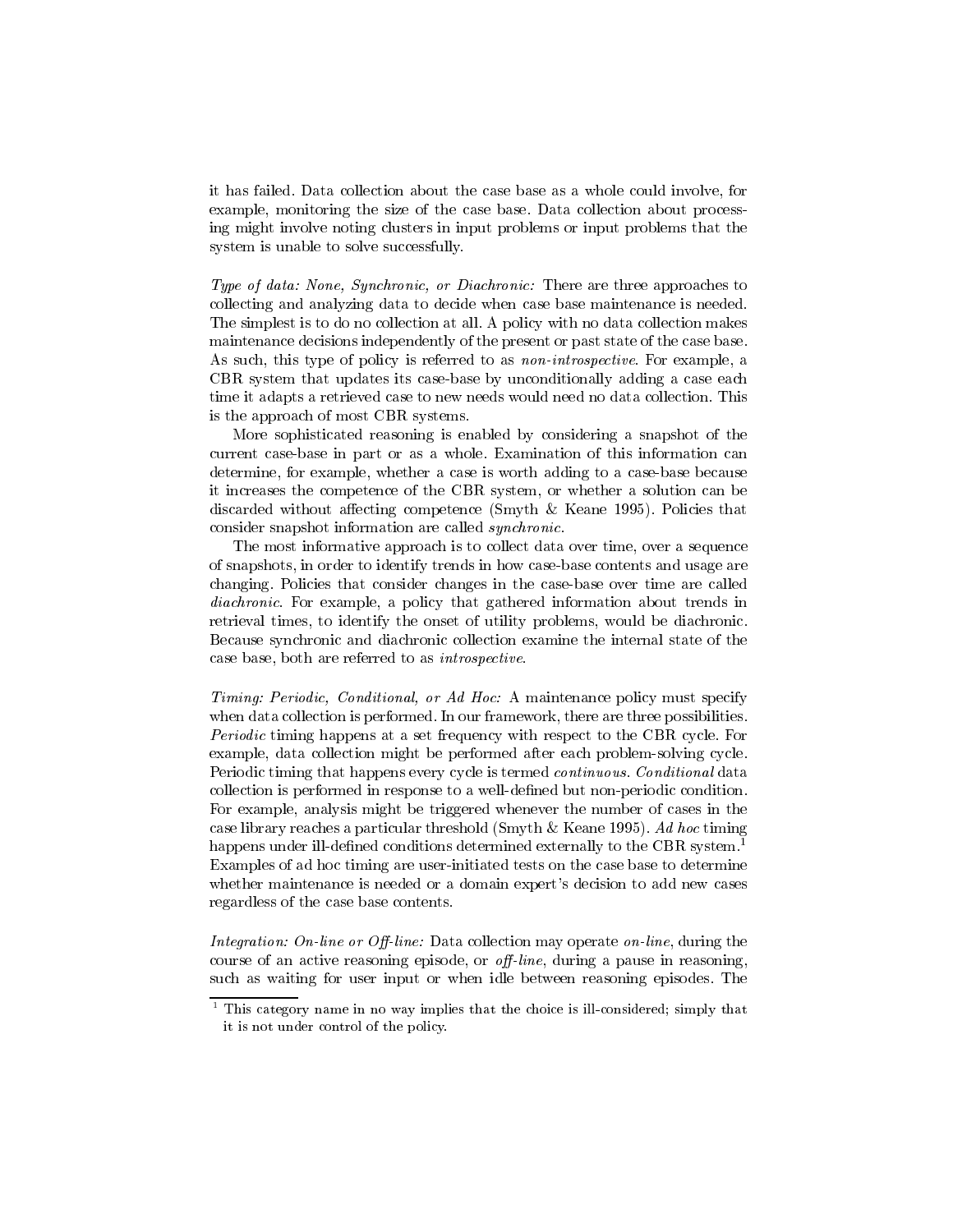choice between on-line and off-line processing may affect the resources that can be devoted to the analysis process, making it important for determining whether a policy is appropriate for time-constrained processing.

Triggering: The results of data analysis serve as input for determining whether case-base maintenance is necessary. Both the timing and integration dimensions discussed previously apply to this step as well. Strategy selection can be done periodically, conditionally, or on an ad hoc basis, and on-line or off-line.

Conditional triggering can be subdivided into three classes depending on the conditions that determine whether maintenance is triggered: space-based (e.g., filling a limited amount of case storage),  $time$ -based (e.g., retrieval time exceeding a threshold), or result-based (e.g., the system failing to solve a given problem or the wrong case being retrieved).

Operation types: Dierent maintenance policies revise dierent types of information (the *target type*) at different levels (the *revision level*).

Target type: Revision operations can focus on four types of targets: Indexing structures, domain contents, accounting information, and, as will be described in section 4, maintenance policies themselves.

Revision level: Revision operations can make revisions at three levels: The implementation level (e.g., changing an indexing structure from a list to a D-tree when the case-base exceeds a certain size or changing case representations from lists to vectors), the *representation level* (e.g., reconciling inconsistent feature names or case formats in cases that come from different sources), or the knowledge level (e.g., correcting an erroneous feature value, generalizing case values, or adding or deleting cases).

Finer-grained characterizations of operator types are of course possible (e.g., Heister and Wilke (1998) describe a set of atomic maintenance operations). How ever, as with the rest of the categorization scheme, we have used higher-level categories to facilitate cross-system comparisons of ma jor characteristics.

Execution: Execution is characterized by the timing of maintenance operations and their integration with other system processing. Execution timing is described using the timing dimension previously described for data collection (periodic, conditional, or ad hoc); timing may also be "none" for systems with no execution. For example, a maintenance policy may simply inform a maintainer that maintenance is needed without making changes (none); changes may be made on a regular basis (periodic); changes may be held for batch updating when enough cases are accumulated (conditional); or changes may be held for when an expert is available (ad hoc). Likewise, execution integration is described as on-line or off-line depending on whether maintenance operations are performed during or between reasoning episodes.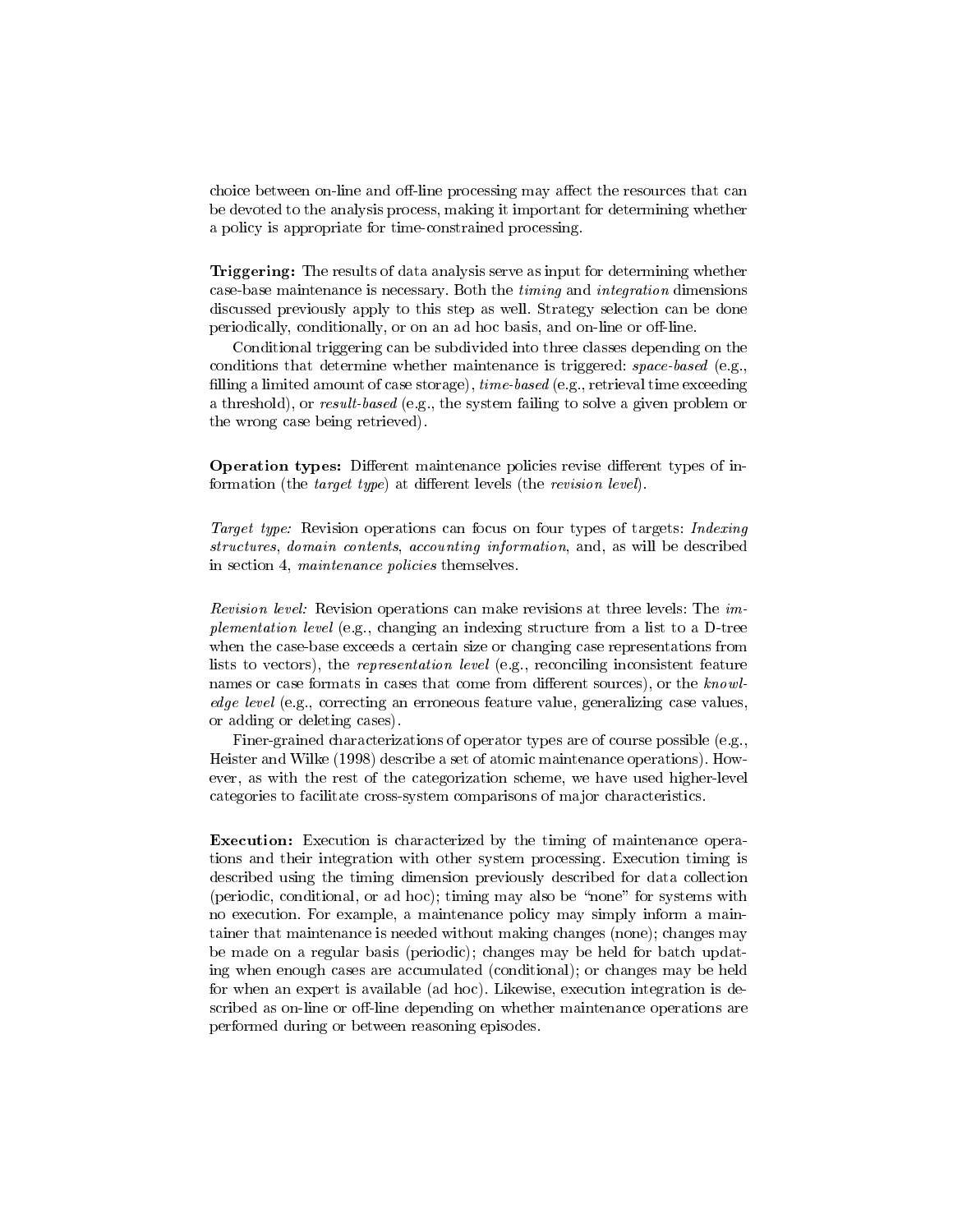Scope of Maintenance: Broad or Narrow: A given operation may be applied to few or many items in the case base. Operations that affect a single case or a small subset of the case-base have *narrow* scope, and operations that affect a large subset or the entirety of the case base have *broad* scope. This dimension is especially useful when characterizing resource-bounded processing.

#### 3.1Examples

To illustrate the use of the framework we apply it to a sampling of CBM approaches, beginning with a few simple examples. For reasons of space, we emphasize two parts of the CBM framework that we consider particularly useful for describing current CBM systems: the type of data collected and how maintenance policies are executed. Figure 1 summarizes the described approaches along these dimensions.

Policies targeting domain content: The standard learning of CBR problemsolving systems (always adding each new case to the case base), is designated  $CBR<sub>1</sub>$ . No data analysis is performed—the new case is recorded without considering the existing contents of the case base—so it is non-introspective. Because learning happens during each reasoning cycle, this policy is continuous (periodic) and on-line. Because only a single case is added, the scope of change is narrow.

Another common CBR method  $(CBR<sub>2</sub>)$  involves a non-learning system maintained by a domain expert who sometimes adds a variable number of new cases. For this method, we presume no analysis of the existing case-base, so the maintenance policy is non-introspective. Because the timing of the updates depends on the expert's external decision, the timing is ad hoc. Because the cases are added manually outside of normal processing, the integration is off-line. Because the number of cases can be small or large, the scope varies from narrow to broad.

Shimazu and Takashima describe an enhanced version of the CARET system  $(S&T)$  that identifies discontinuities in a case-base (Shimazu & Takashima 1996). That system uses synchronic data collection; it retrieves a set of \Maybe Similar Cases" ( $MSCs$ ), chooses a single best "Base Case"( $BC$ ), and classifies as "discontinuous" any remaining MSCs whose suggestions differ from the BC by more than a given threshold, identifying them as potential candidates for maintenance. However, the system does not execute revisions.

Smyth and Keane (1995) describe a competence-preserving approach to case deletion, which specifies a case utility hierarchy in terms of coverage and reachability. When the number of cases in the case-base exceeds the "swamping limit," their "footprint-utility deletion" strategy selects candidates for deletion based on the utility hierarchy. Because the hierarchy is dened with respect to the current state of the case-base, the policy is synchronic. Because maintenance is triggered in response to the current size of the case-base, timing is conditional. Smyth and Keane describe this mechanism being applied either to small numbers of cases during processing, using a heuristic method of utility evaluation  $(S\&K<sub>2</sub>$ , on-line and narrow) or to large numbers of cases with full analysis outside of the reasoning cycle  $(S\&K_1, \text{ off-line and broad}).$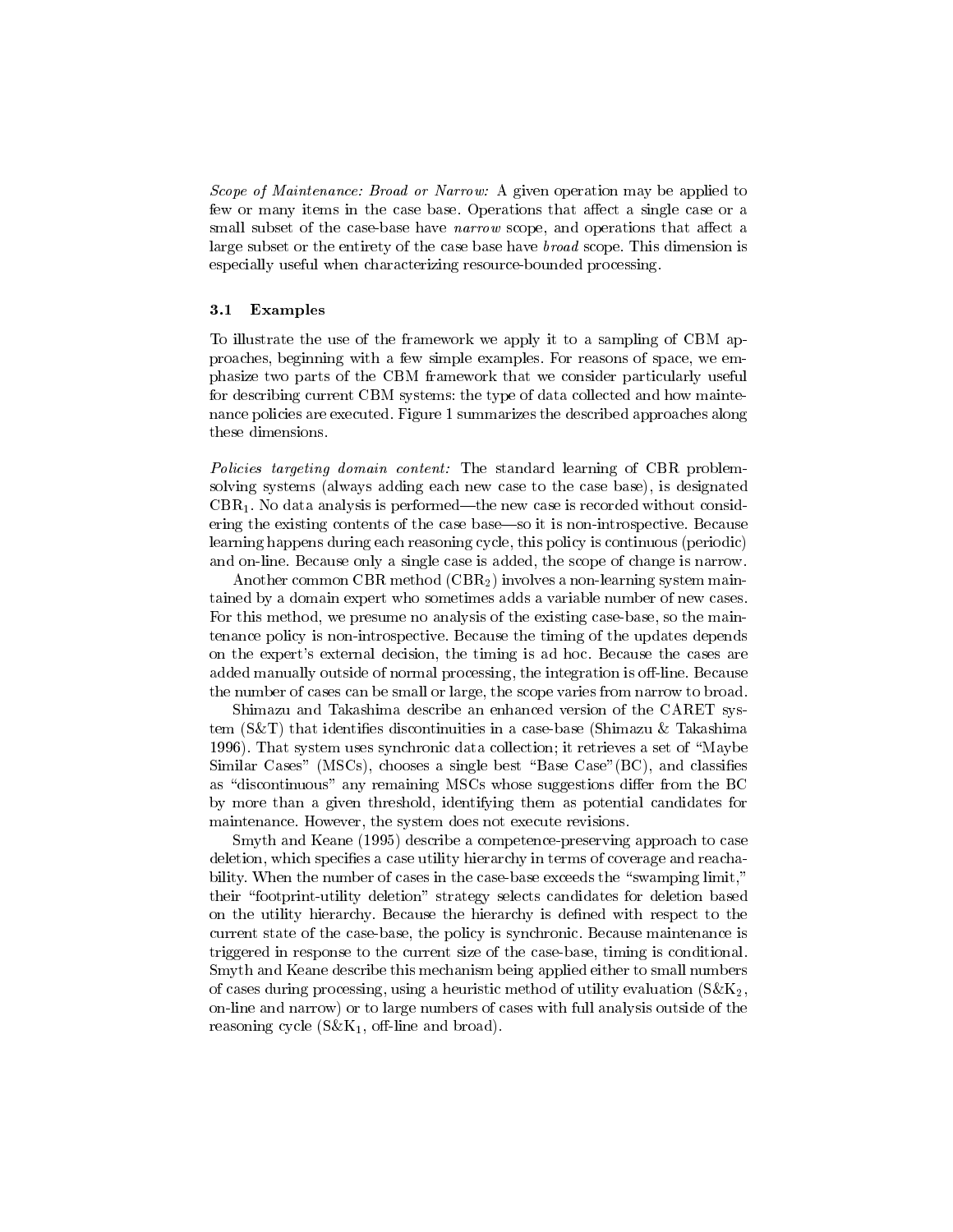Racine and Yang (1997) describe policies for identifying redundant cases  $(R\&Y_1)$ , and for identifying inconsistent cases  $(R\&Y_2)$ . Both policies rely on an analysis of the current state of the case-base, so they are synchronic. Both are applied to the case-base as a whole when desired by a case-base maintainer, so they are broad, ad hoc and off-line.

Watson (1997) presents a set of guidelines for human case-base maintainers (W) that involve performing periodic tests on the entire case-base. This policy can be described as having synchronic analysis, ad-hoc timing, off-line execution, and narrow or broad scope.

The second of the coordinated trend-based policies to be presented in Section  $5 \text{ (L\&W}_2)$  makes narrow changes to cases in a lazy manner, on-line, according to a maintenance rule installed by the system. It changes only those case that have not yet been updated, so it is conditional.

Policies targeting indices: A number of classification systems using IBL and related techniques (IBL) include policies for eliminating noisy and redundant instances from a set of training examples (cases). These systems generalize a casebase either explicitly, by merging cases with similar coverage (e.g., Domingos 1995) or implicitly, by choosing a smaller, representative subset of cases (e.g., Aha, Kibler & Albert 1991). Such policies typically consider a static set of cases  $(synchronous, are user-initiated (ad hoc), perform execution off-line, and are$ applied to the entire training set (broad). Because case features (other than the category) are only used as indices, we view their generalizations as revising indexing information. When IBL systems remove noisy instances or remove a class entirely, their target is domain content.

Fox and Leake (1995) describe a policy (F&L) that triggers index revision for plan cases in response to plan failures. This policy considers snapshot information about execution (synchronic), is executed conditionally, is performed on-line, and revises indices in the entire case-base (broad scope).

Aha and Breslow (1997) describe an index revision method (A&B) that considers an entire case-base in response to an external request. This policy has no data collection, ad hoc activation timing, off-line integration, and broad scope.

Racine and Yang (1997) describe a third policy for deriving and updating indices of unstructured cases  $(R\&Y_3)$ . Like their other policies, this policy is synchronic, broad, off-line, and has ad-hoc execution.

Policies targeting maintenance policies: The first policy presented in section 5 (L&W<sub>1</sub>) uses diachronic information to trigger changes when a potentially important trend is detected. It performs a narrow change—adding a new maintenance policy.

# 4 Meta-Maintenance by Lazy CBM

When a CBR system retrieves a case and adapts it to fit a new situation, CBM normally stores the result of adaptation as a new case and leaves the original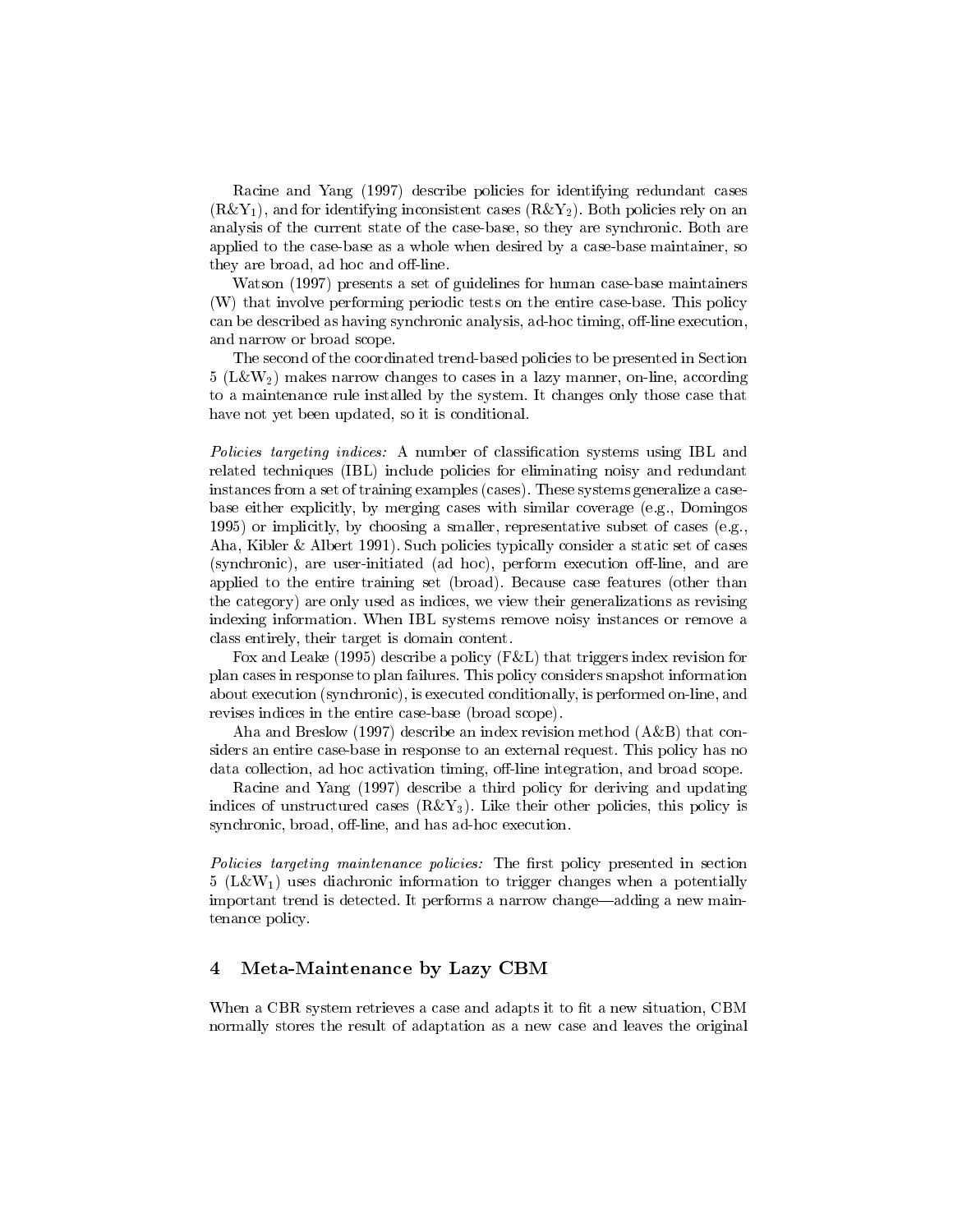|                                            |                     |                     | Data Collection<br>Type of Data |                |            |
|--------------------------------------------|---------------------|---------------------|---------------------------------|----------------|------------|
|                                            |                     |                     |                                 |                |            |
| Activation<br>$T^{iming}$                  | Integration<br>Type | Scope of<br>Changes | None                            | Synchronic     | Diachronic |
| Periodic<br>$\frac{E}{x}$                  | $On$ -line          | Broad               |                                 |                |            |
|                                            |                     | Narrow              | $CBR_1$                         |                |            |
|                                            | Off-line            | Broad               |                                 |                |            |
|                                            |                     | Narrow              |                                 |                |            |
| Conditional                                | $On$ -line          | $_{\rm Broad}$      |                                 | F&L            |            |
|                                            |                     | Narrow              | $L\&W_2$                        | $S\&K_{2}$     | $L\&W_1$   |
|                                            | Off-line            | $_{\rm Broad}$      |                                 | $S\&K_1$       |            |
|                                            |                     | Narrow              |                                 |                |            |
| i<br>Ad hoc<br>$\mathbf{o}$<br>$\mathbf n$ | $On$ -line          | $_{\rm Broad}$      |                                 |                |            |
|                                            |                     | Narrow              |                                 |                |            |
|                                            | Off-line            | Broad               | CBR <sub>2</sub>                | A&B, IBL, W,   |            |
|                                            |                     |                     |                                 | $R\&Y_{1,2,3}$ |            |
|                                            |                     | Narrow              | CBR <sub>2</sub>                | W              |            |
| No Execution                               |                     |                     |                                 | $S\&T$         |            |
|                                            |                     | $Non-$              | <i>Introspective</i>            |                |            |
|                                            |                     |                     | Introspective                   |                |            |

Fig. 1. Sample CBM approaches placed along ma jor dimensions

case unchanged. However, if there are defects in the old case, case-base maintenance can simultaneously revise the old case and re-store it in its updated form. This approach updates old cases in a "lazy" manner as they are applied to new situations. It is driven by a process similar to case adaptation, but whose aim is to repair a problem in an old case rather than to fit that case to a specific new situation. This allows expensive updates to be performed only on the portion of the case base that is actually being used, decreasing update effort while still allowing future processing of frequently-used cases to start from the updated versions. Thus when a change must be applied throughout the case-base, a CBM system can either (1) make that change to all old cases simultaneously, when it next performs overall maintenance, or (2) generate a maintenance rule to update each case that is retrieved, when it is retrieved (and before it is applied to the new situation). Installation or revision of these maintenance rules can be viewed as a form of "meta-maintenance," maintaining the system's maintenance knowledge. Note that both approaches achieve a broad change, but that the second does so by implementing two policies with narrow scope, making it preferable in time constrained circumstances.

With a lazy updating scheme, cases that are obsolete must be distinguished from cases that have been updated. When a sufficiently large proportion of the retrieved cases have already been modified by a maintenance rule, it may be possible to abandon the rule—the case base may have been sufficiently modified for the problems the system tends to encounter.

In rapidly-changing domains, especially if application of maintenance rules is inexpensive, it may be preferable never to update the stored cases, instead composing old maintenance rules into new ones to obtain the desired net changes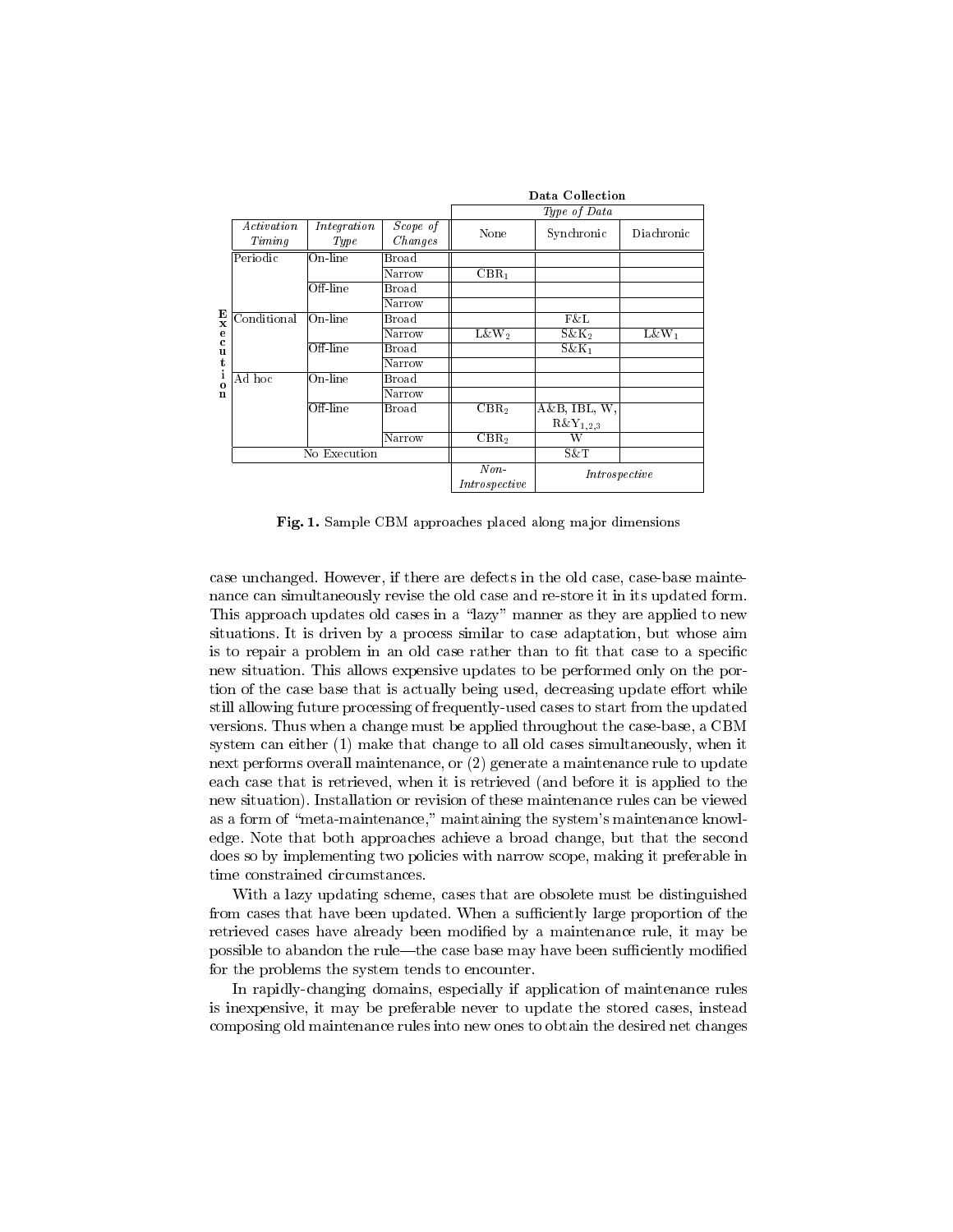$(e.g., to take compound inflation into account). Such a method also facilitates$ retraction of invalid updates: flawed maintenance rules can be retracted without making any changes to existing cases.

# 5 Trends and Lazy Maintenance: An Example from CBR for Scientic Computing

In scientic computing, problem solving environments (PSEs) provide scientists with a framework of integrated problem-solving tools that they can easily configure and apply to problems that arise in their particular task domains. Because effective solution strategies depend on making good choices about the organization and configuration of these tools, considerable expertise may be needed to achieve full benefit from the tools provided by a PSE. However, it is often difficult to capture principles guiding tool and parameter selection. Consequently, CBR methods to guide tool selection, organization, and application have the potential to play a valuable role in PSEs. The CBMatrix project investigates CBR and CBM issues arising in the context of CBR components within a scientic PSE, the Linear System Analyzer (LSA) (Gannon et al. 1998), which is aimed at aiding the solution of sparse linear systems. Given a scientic computing problem to solve within the LSA, CBMatrix retrieves prior cases that suggest computational methods and parameters for solving the problem efficiently (e.g., the data structures to use to achieve the highest megaflop performance rating).

The PSE advisory task requires the management of substantial case libraries in the face of unreliable information, limited feedback, limited storage, and changing external circumstances. A particularly acute issue concerns how to revise the case-base to improve performance when classes of problems change (e.g., when a scientist begins to apply the scientic computing system to a series of problems with different characteristics from those for which the case base was built) or when changes in the external environment affect the quality of the advice offered by a pre-existing case-base (e.g., if the scientist runs CBMatrix on one set of problems, on one computer, to build a library of advice on methods for solving those problems, and then buys a new computer with hardware that renders some of the prior advice obsolete). Thus this domain requires addressing not only the maintenance issues involved in dealing with potentially noisy and unreliable data (e.g., because results depend on the external load on the machine), but also on addressing questions about how to maintain a case-base when new hardware requires systematic changes in the recommendations the CBR system provides.

The CBMatrix system implements two maintenance policies that together result in a lazy update of the case-base by a "pre-adaptation" revision of retrieved cases. The first policy installs a new maintenance rule when needed, as described in the previous section. This policy is triggered by diachronic analysis of successive snapshots of the case-base as new situations are processed, in order to recognize changes in machine characteristics. The data collection process for this policy monitors the predictions made by retrieved cases about the expected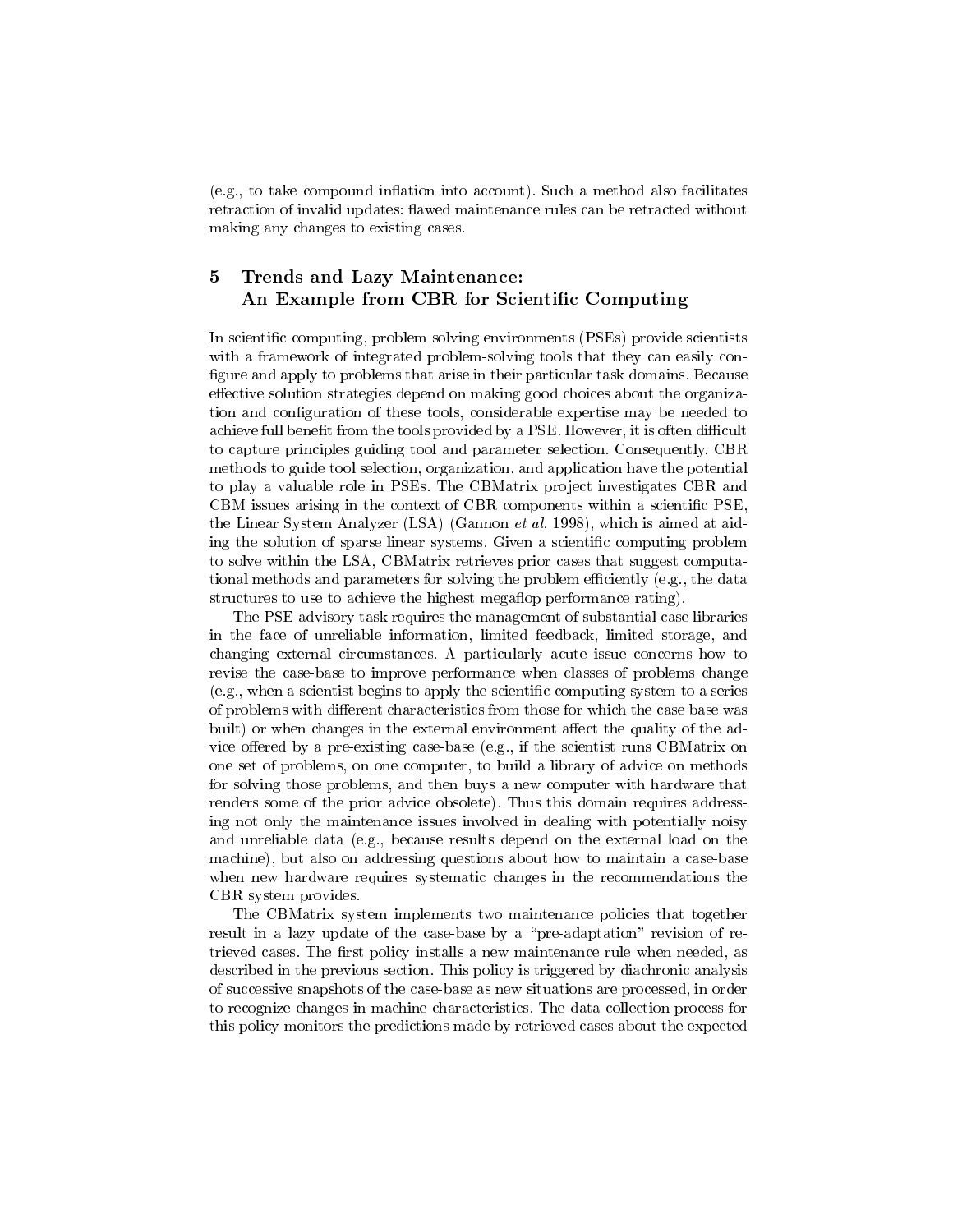performance of the most appropriate data structure for solving a given system. If the processing results in performance that is either signicantly worse (unexpected failure) or signicantly better (unexpected success), the result is added to a data set that is analyzed for trends in performance. Individual 
uctuations might be due to processing loads, etc., while consistent trends suggest a more durable change.

The number and magnitude of the unexpected successes or failures with respect to time (measured in numbers of reasoning episodes/cycles) define a trend in performance anomalies that can indicate a changing trend in the linear system processing results (e.g., because the computer being used to solve the problems has been upgraded). Once a trend has achieved a certain level of activation, this maintenance policy installs the second maintenance policy, a new maintenance rule to adjust subsequent predictions (e.g., if there were a trend for predictions to be 20% pessimistic, the rule would adjust predictions upwards on each retrieved case that had not yet been adjusted). This is a simple approach to a problem that is in general very complex, but it appears practical for this type of change and shows the benefit of considering diachronic information when triggering maintenance.

# 6 Maintenance and Overlapping Knowledge Containers

The multiple knowledge containers of CBR overlap; knowledge available in one can replace missing knowledge in another (Richter 1995). Likewise, the effects of maintenance to one knowledge source may be equivalent to maintenance on another. For example, the same overall effects on system accuracy might be achieved by case-base reorganization—which we consider part of case-base maintenance—or by adjustment of the similarity measure—which we consider external to CBM. Although our framework focuses only on case-base maintenance, in general CBM can be viewed as part of the larger task of CBR system maintenance (e.g., Heister & Wilke 1998).

### $\overline{7}$ **Future Work**

Many CBM issues remain to be investigated. Because, to our knowledge, the role of usage trends in guiding maintenance has not yet been explored in other research, we consider it an especially promising area. The very simple trend-based maintenance described in the previous section has application to a particularly well-behaved type of change in the case-base that appears in other contexts as well (e.g., updating old prices based on inflation, for real-estate appraisal) but would fail to apply to more subtle trends that would require more sophisticated methods.

Another form of trend information that might be exploited, for example, is examination of patterns in the types of problems that are being solved—to identify "hot spots" in the problem space and identify subsets of the case-base to be consulted first, while (if storage were limited), less useful cases could be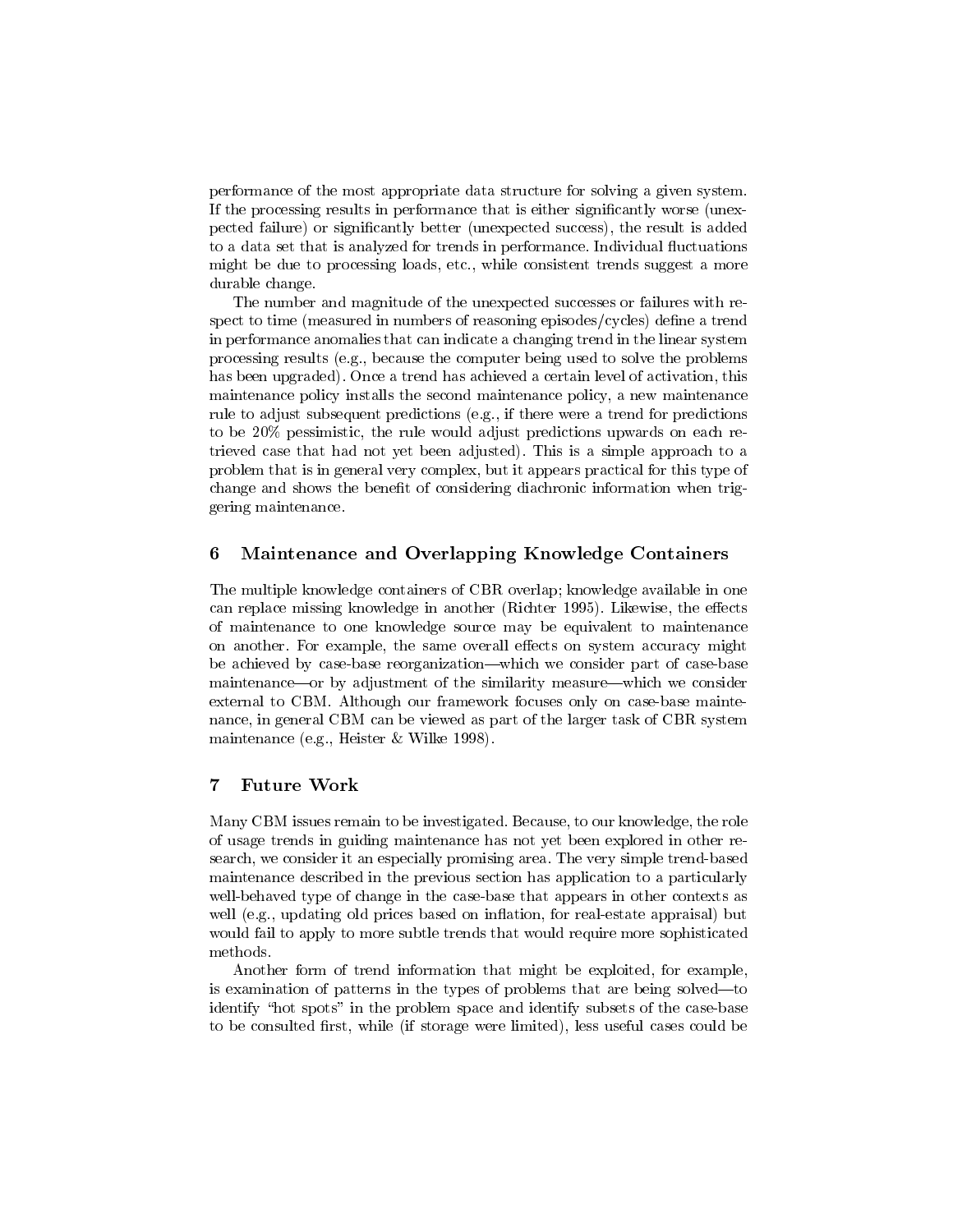archived. Racine and Yang (1997) observe that recent cases may be likely to be useful; trend analysis could provide other types of suggestions for which cases should be most accessible.

A long-term goal of characterizing maintenance policies is to combine these characterizations with descriptions of the tasks, domains, and performance objectives for which particular policies are likely to be appropriate, to help guide policy selection decisions when developing CBR systems.

# 8 Conclusion

This paper presents an initial framework for characterizing case-base maintenance policies. It presents basic dimensions for CBM policies in terms of three subprocesses—data collection, triggering, and execution—and characterizes key design choices in terms of those dimensions. Factors considered include the type of information collected, timing, and integration of data collection; the timing and integration of maintenance triggering; the types of maintenance operations used; and the timing, integration, and scope of maintenance execution. The paper demonstrates the use of this framework to describe sample approaches to CBM, and shows the potential of the framework to suggest areas for study by discussing a simple implementation of a diachronic case-base maintenance policy. Further examination of the framework—and of the case-base maintenance task-is clearly needed, and our most immediate task is to apply it to more data from current practice. Nevertheless, we hope that this paper will spark discussion and further investigation, both of the practice of case-based maintenance and of issues and opportunities for new CBM approaches.

# References

Aha, D., and Breslow, L. 1997. Refining conversational case libraries. In Proceedings of the Second International Conference on Case-Based Reasoning, 267-278. Berlin: Springer Verlag.

Aha, D.; Kibler, D.; and Albert, M. 1991. Instance-based learning algorithms. Machine Learning  $6:37-66$ .

Borron, J.; Morales, D.; and Klahr, P. 1996. Developing and deploying knowledge on a global scale. In Proceedings of the Thirteenth National Conference on Artifical Intelligence, volume 2, 1443–1454. Menlo Park, CA: AAAI Press. Cheetham, W., and Graf, J. 1997. Case-based reasoning in color matching. In Proceedings of the Second International Conference on Case-Based Reasoning, 1{12. Berlin: Springer Verlag.

Deangdej, J.; Lukose, D.; Tsui, E.; Beinat, P.; and Prophet, L. 1996. Dynamically creating indices for two million cases: A real world problem. In Smith, I., and Faltings, B., eds., Advances in case-based reasoning, 105-119. Berlin: Springer Verlag.

Dietterich, T. 1986. Learning at the knowledge level. Machine Learning 1:287-316.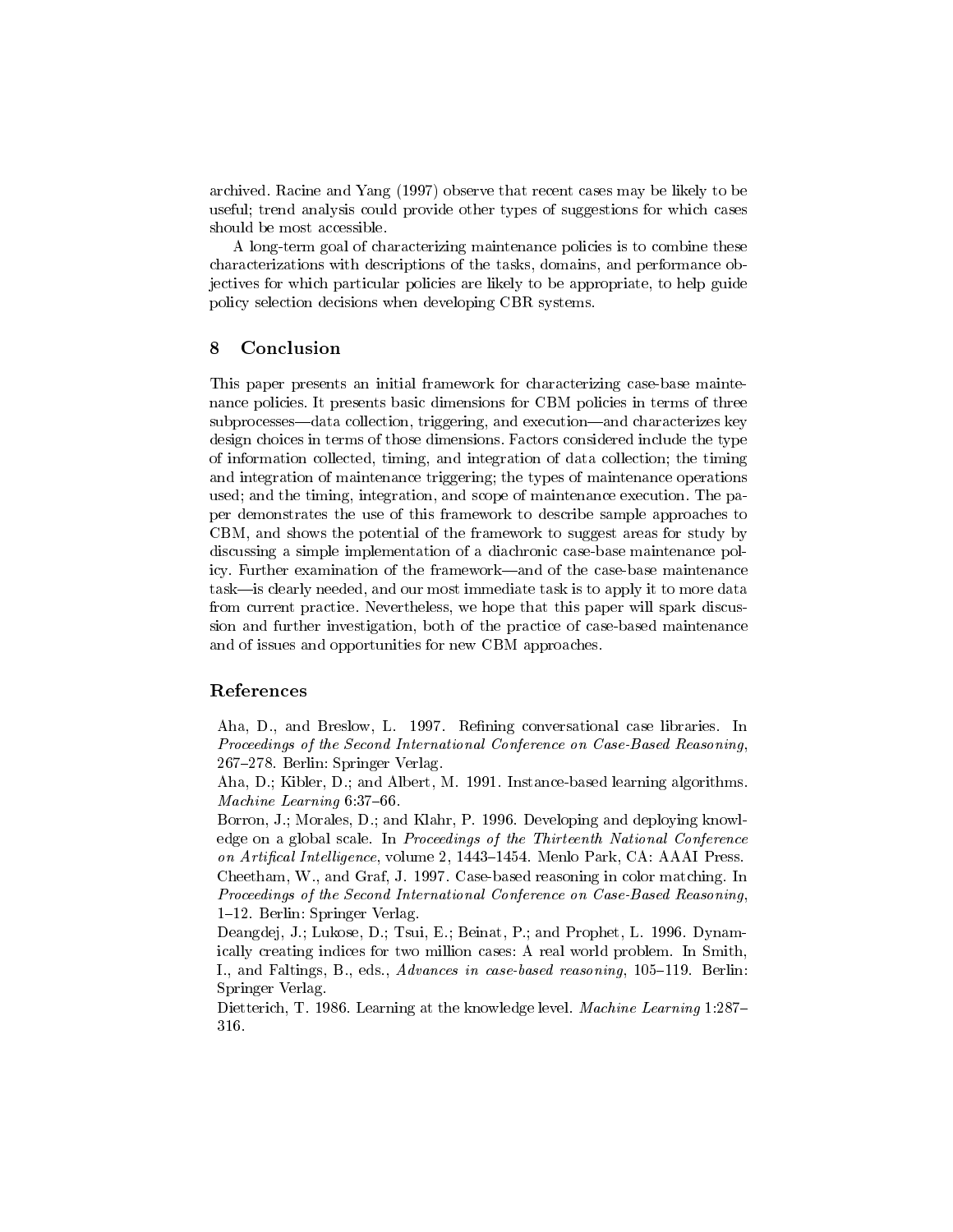Domingos, P. 1995. Rule induction and instance-based learning. In Proceedings of the Thirteenth International Joint Conference on Artificial Intelligence, 1226{1232. San Francisco, CA: Morgan Kaufmann.

Fox, S., and Leake, D. 1995. Modeling case-based planning for repairing reasoning failures. In Proceedings of the 1995 AAAI Spring Symposium on Representing Mental States and Mechanisms, 31–38. Menlo Park, CA: AAAI Press. Francis, A., and Ram, A. 1993. Computational models of the utility problem and their application to a utility analysis of case-based reasoning. In In Proceedings of the Workshop on Knowledge Compilation and Speed-Up Learning.

Gannon, D.; Bramley, R.; Stuckey, T.; Villacis, J.; Balasubramanian, J.; Akman, E.; Breg, F.; Diwan, S.; and Govindara ju, M. 1998. Component architectures for distributed scientific problem solving. IEEE CS&E. In press.

Hanney, K.; Keane, M.; Smyth, B.; and Cunningham, P. 1995. What kind of adaptation do CBR systems need? a review of current practice. In Proceedings of the Fall Symposium on Adaptation of Knowledge for Reuse. AAAI.

Heister, F., and Wilke, W. 1998. An architecture for maintaining case-based reasoning systems. In Cunningham, P.; Smyth, B.; and Keane, M., eds., Proceedings of the Fourth European Workshop on Case-Based Reasoning. Berlin: Springer Verlag. In press.

Kitano, H., and Shimazu, H. 1996. The experience sharing architecture: A case study in corporate-wide case-based software quality control. In Leake, D., ed., *Case-Based Reasoning: Experiences, Lessons, and Future Directions.* Menlo Park, CA: AAAI Press. 235-268.

Racine, K., and Yang, Q. 1997. Maintaining unstructured case bases. In Proceedings of the Second International Conference on Case-Based Reasoning, 553{564. Berlin: Springer Verlag.

Richter, M. 1995. The knowledge contained in similarity measures. Invited talk, the First International Conference on Case-Based Reasoning, Sesimbra, Portugal.

Riesbeck, C. 1996. What next? The future of CBR in postmodern AI. In Leake, D., ed., *Case-Based Reasoning: Experiences, Lessons, and Future Directions.* Menlo Park, CA: AAAI Press.

Shimazu, H., and Takashima, Y. 1996. Detecting discontinuities in case-bases. In Proceedings of the Thirteenth National Conference on Artifical Intelligence, volume 1, 690–695. Menlo Park, CA: AAAI Press.

Smyth, B., and Cunningham, P. 1996. The utility problem analyzed: A casebased reasoning perspective. In Smith, I., and Faltings, B., eds., Advances in case-based reasoning, 392-399. Berlin: Springer Verlag.

Smyth, B., and Keane, M. 1995. Remembering to forget: A competencepreserving case deletion policy for case-based reasoning systems. In Proceedings of the Thirteenth International Joint Conference on Artificial Intelligence, 377-382. Montreal: IJCAI.

Smyth, B. 1998. Case-base maintenance. In Proceedings of the Eleventh International Conference on Industrial and Engineering Applications of Artificial Intelligence and Expert Systems.